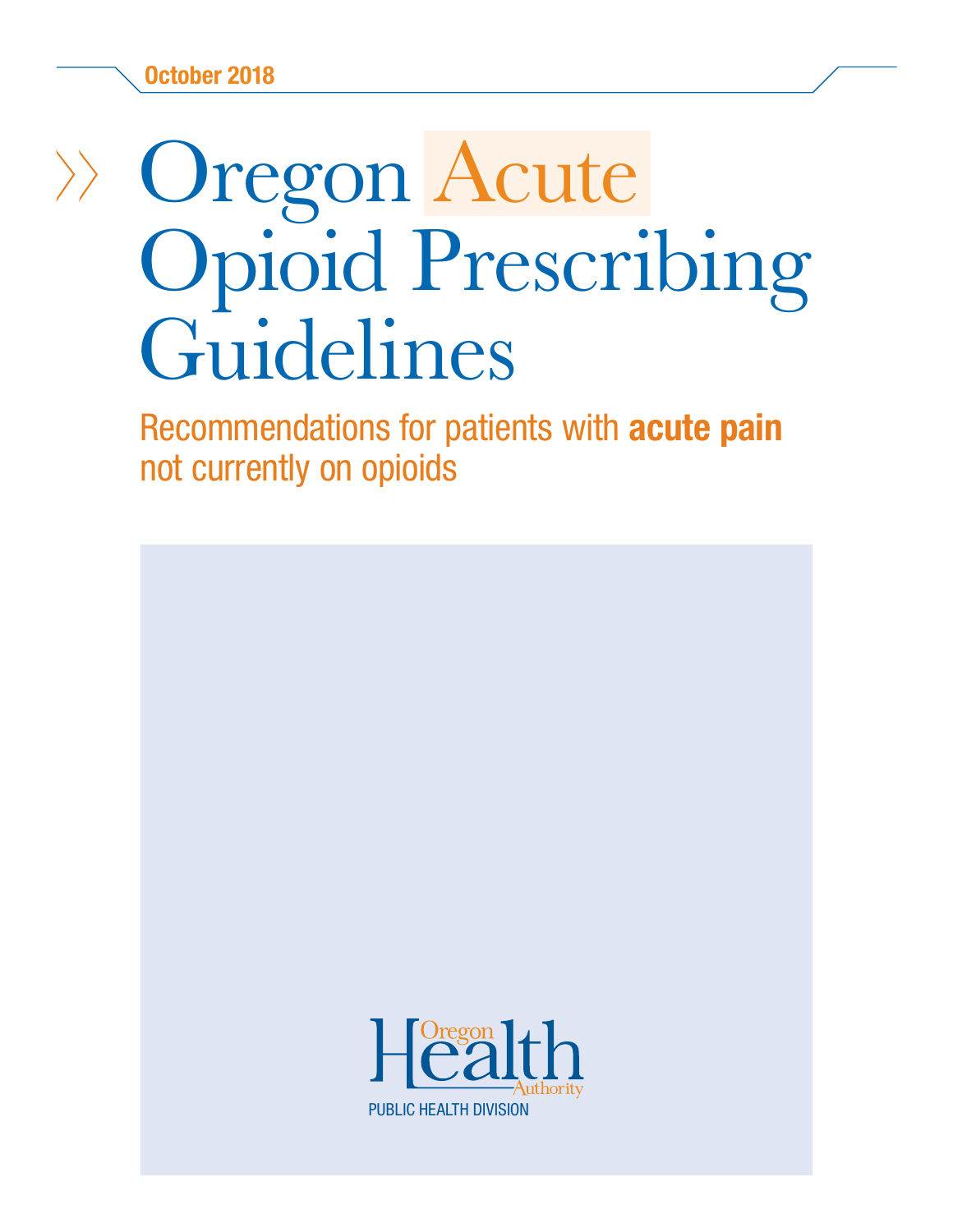## <span id="page-1-0"></span>Acknowledgments

## Workgroup participants

### Oregon Health Authority:

- State Health Officer: Katrina Hedberg, MD, MPH
- Chief Medical Officer: Dana Hargunani, MD, MPH
- Associate Medical Director of the Health Evidence Review Commission: Catherine Livingston, MD, MPH
- Dental Director: Bruce Austin, DMD

### Co-author, CDC Guideline for Prescribing Opioids for Chronic Pain: Roger Chou, MD

### Local Public Health Authority:

- Multnomah County Health Officer: Paul Lewis, MD, MPH
- Jackson County Health Officer: Jim Shames, MD
- Clackamas County Federally Qualified Health Center: Andrew Suchocki, MD, MPH

### Medical associations

- Oregon Medical Association: Andris Antoniskis, MD; Amy Kerfoot, MD; Courtni Dresser
- Oregon Academy of Family Physicians: Kathryn Kolonic, DO; Betsy Boyd-Flynn
- Oregon Primary Care Association: Danielle Sobel, MPH

### Coordinated care organizations

- InterCommunity Health Network Medical Director: Kevin Ewanchyna, MD
- Health Share of Oregon Chief Medical Officer : Maggie Bennington-Davis, MD
- Care Oregon Chief Medical Officer: Amit Shah, MD
- Health Share of Oregon Medical Director: David Labby, MD, PhD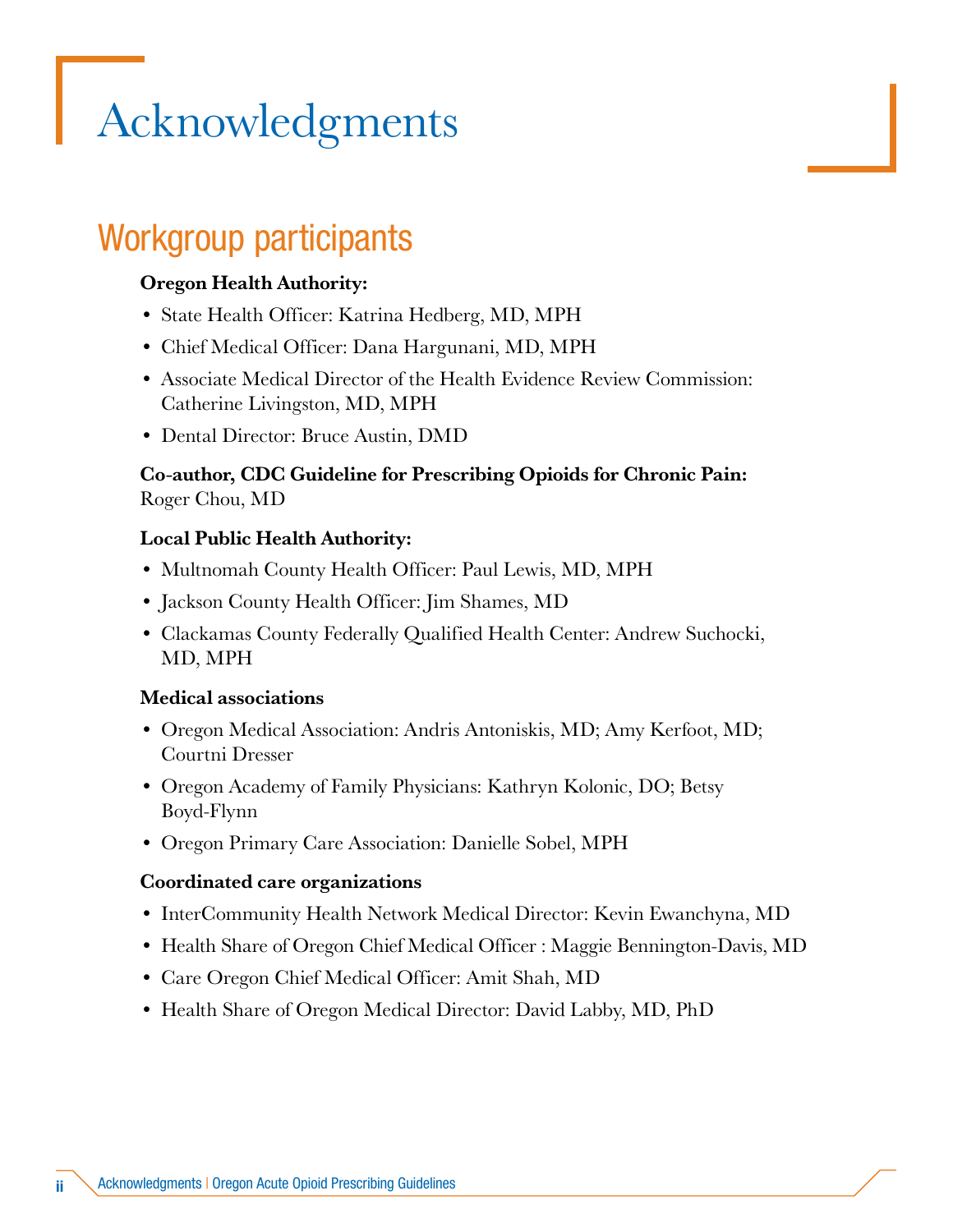### Emergency medicine

• Oregon Chapter of the American College of Emergency Physicians, Oregon Chapter: Michael Henstrom, MD, FACEP; Hans Notenboom, MD; Michelle Shaw, MD; Katy King

### Surgery

- American College of Surgeons: Laurel Soot, MD
- Kaiser Permanente Department of Surgery: David Parsons, MD

### Dental

- Oregon Oral Health Coalition: Gary Allen, DMD, MS
- CareOregon Dental Director: Alyssa Franzen, DMD
- Multnomah County Dental: William Runckel, DMD

### Pharmacy

- Oregon State Pharmacy Association: Kevin Russell, RPh, MBA, BCACP
- Coordinated Care Organizations Pharmacy Directors: Caryn Mickelson, PharmD

### Naturopathic medicine

• Oregon Association of Naturopathic Physicians: Patrick Chapman, ND

### Oregon Health Leadership Council: Susan Kirchoff, MBA

### Oregon Pain Management Commission: Catriona Buist, PsyD

### Professional licensing boards

- Oregon Medical Board: Joe Thaler, MD
- Oregon Board of Dentistry: Stephen Prisby
- Oregon Board of Nursing: Helen Turner, DNP, PCNS
- Oregon Board of Pharmacy: Marcus Watt, RPh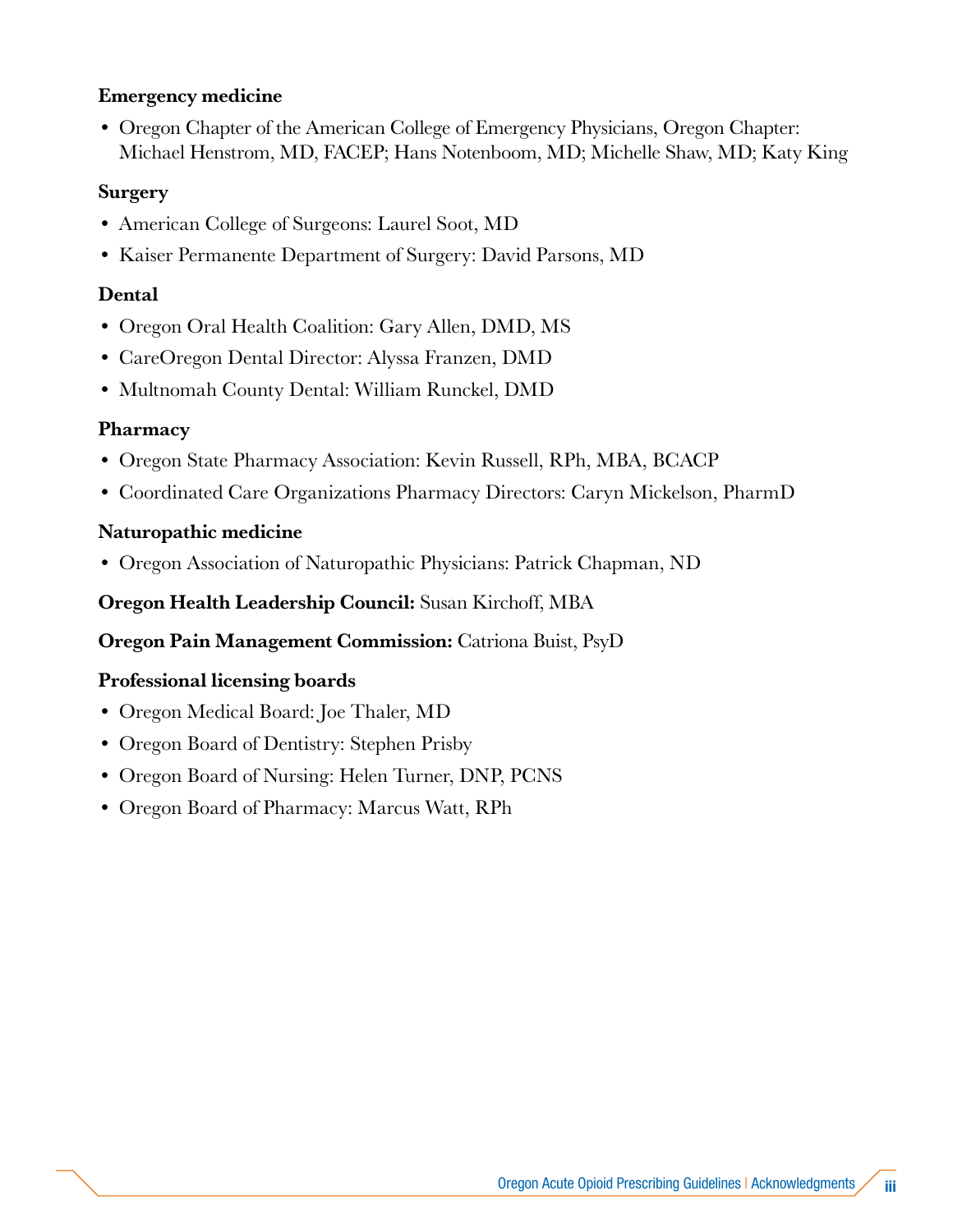# Contents

| $\gg$ |                                                                  |  |
|-------|------------------------------------------------------------------|--|
| $\gg$ |                                                                  |  |
|       | $\gg$                                                            |  |
|       | $\rangle$                                                        |  |
|       |                                                                  |  |
| $\gg$ |                                                                  |  |
|       | $\gg$                                                            |  |
|       | Assess history of long-term opioid use and/or substance<br>$\gg$ |  |
|       | $\left\langle \right\rangle$                                     |  |
|       | $\gg$                                                            |  |
|       | $\gg$                                                            |  |
|       | $\gg$                                                            |  |
|       |                                                                  |  |

iv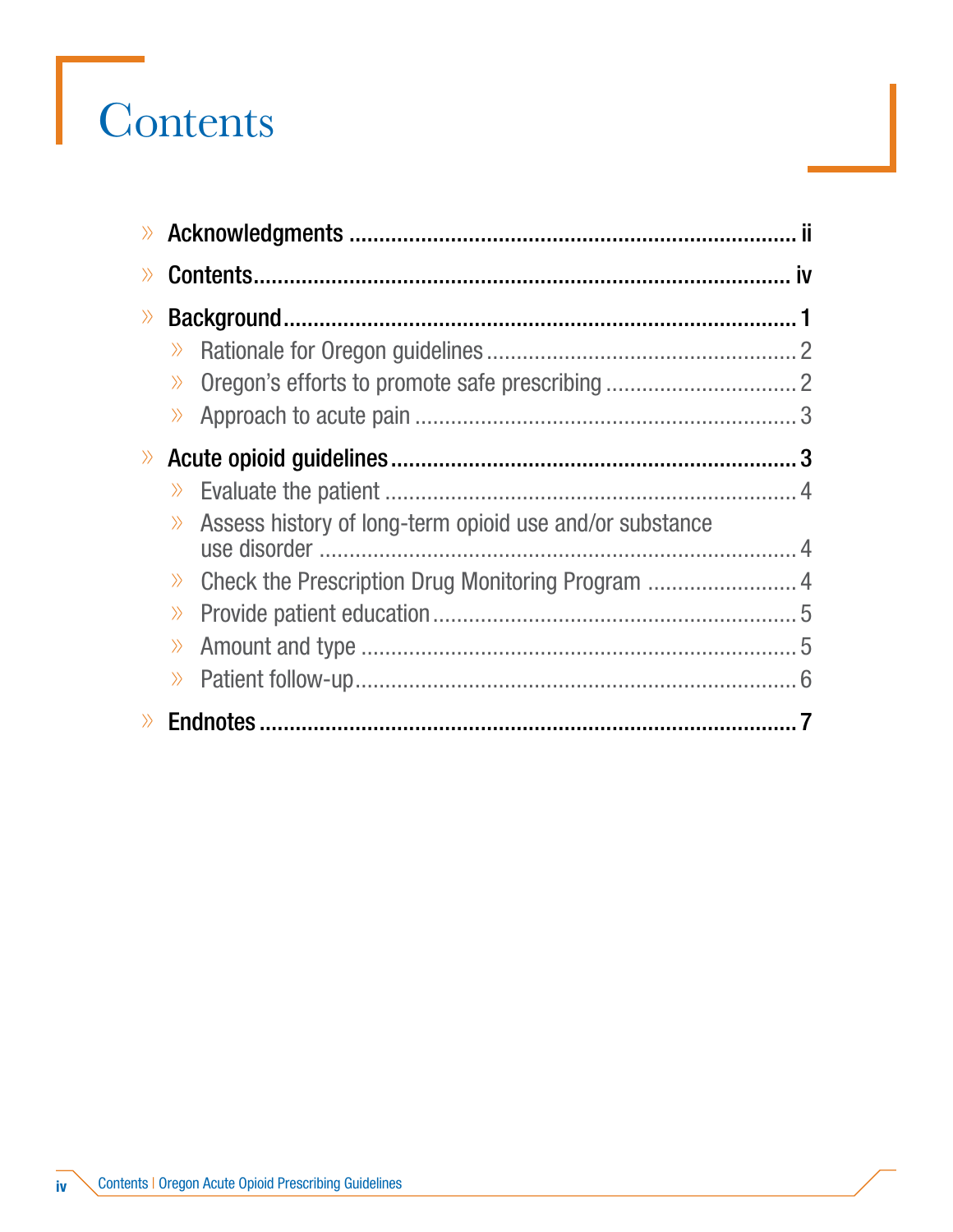## <span id="page-4-0"></span>Background

Despite a greater than 30% reduction in opioid prescribing in Oregon since 2012, prescribing rates in Oregon remain high; during 2017, more than 20% of all residents received at least one opioid prescription. Recent analysis by the CDC (1) illustrates a linear association between the duration of an initial prescription and the likelihood of developing long-term opioid use. In addition, many patients who receive a prescription for opioids do not use all the medications, resulting in leftover pills that increase the risk of misuse and abuse. (2) These factors support the need for robust safety measures around prescribing opioids for acute, painful conditions. Opioids should only be prescribed when necessary for acute painful conditions due to the associated risks of long-term opioid use, misuse and overdose. Furthermore, the lowest effective dose and the shortest duration needed are important prescribing considerations to mitigate the risks.

The goal of these Oregon acute prescribing guidelines is to improve patient safety while emphasizing effective and compassionate treatment of acute pain. These statewide guidelines are intended for patients who have had limited exposure to opioids in the past. They are not intended for those who currently receive opioids nor for those with a history of substance use (or opioid use) disorder.

The guidelines address patients seen in the following domains of practice:

- Outpatient care (e.g., emergency departments; urgent care; primary care, including specialists who serve as primary care clinicians)
- Dental care
- Post-procedure/post-surgical care

While many of the principles will be relevant, the guidelines do not specifically address acute pain from medical conditions in patients requiring hospitalization (e.g., sickle cell pain crisis, pancreatitis, kidney stone, burn victims). Similarly, while some principles may be appropriate, pain in patients at the extremes of the age spectrum (e.g., young children, the elderly), new onset acute pain in patients with chronic persistent pain and acute pain in those with a substance use disorder (SUD) are beyond the scope of these guidelines. In addition, these guidelines do not address pain treatment for cancer or for palliative or end-of-life situations.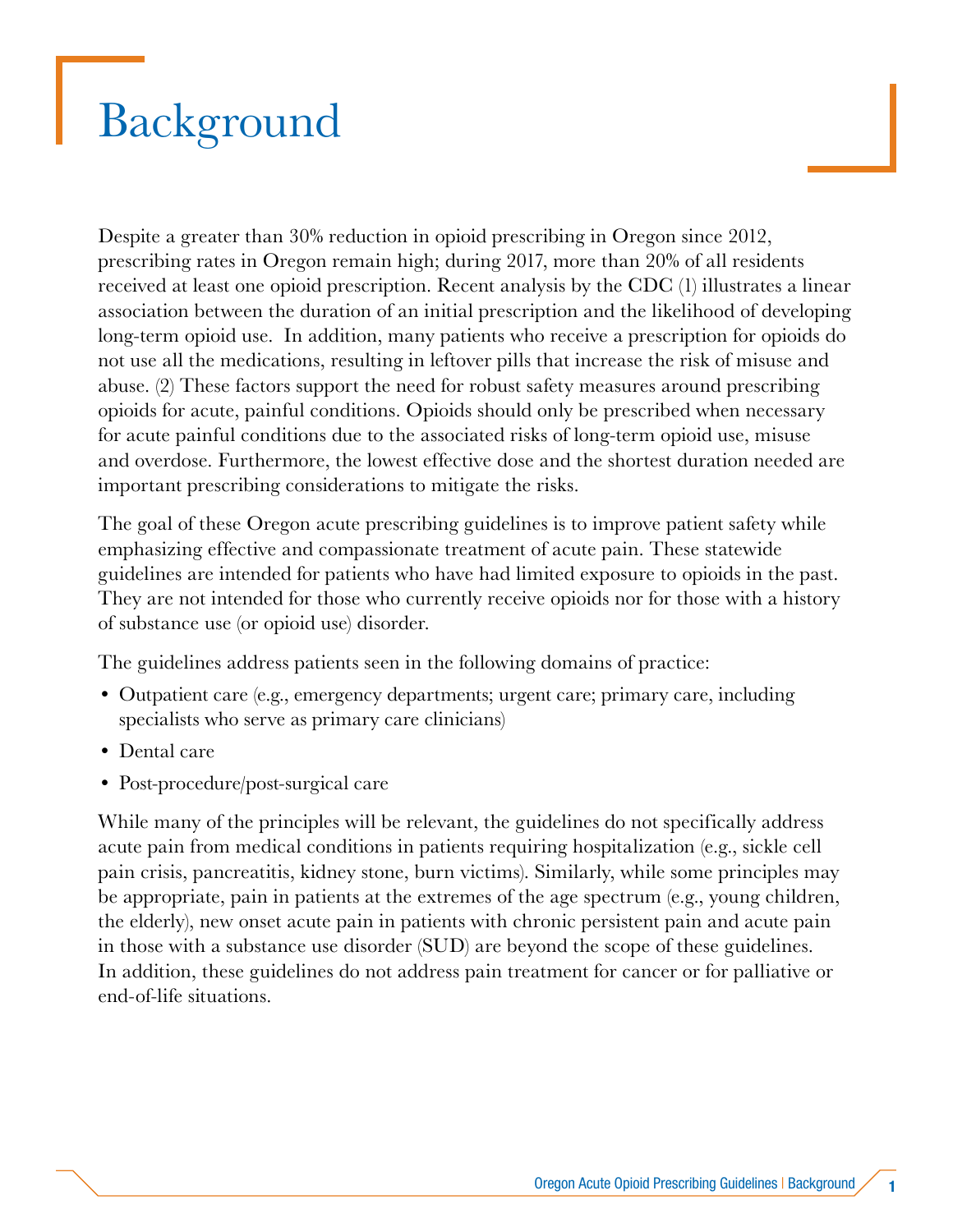<span id="page-5-0"></span>In general, opioids should NOT be considered as first line therapy for mild **to moderate pain.** Mild to moderate pain can often be treated without opioids by recommending over-the-counter medications, and physical treatments such as ice and immobilization. If non-opioid interventions are ineffective and opioids are appropriate, prescribe the lowest effective dose of short-acting opioids for less than 3 days; in cases of more severe acute pain, limit initial prescription to less than 7 days.

### Rationale for Oregon guidelines

Several lines of evidence have recently emerged that make addressing acute opioid prescribing an urgent matter. Most compelling is the [2017 analysis](https://www.cdc.gov/mmwr/volumes/66/wr/mm6610a1.htm) released by the CDC that demonstrated "the likelihood of chronic opioid use increased with each additional day of medication supplied starting with the third day." Among those receiving an initial 30-day prescription, more than 30% remained on opioids a year later. Another analysis among postoperative patients found that the majority did not use the quantities of opioids prescribed. (2) These unused medications increase the potential for misuse and abuse. Finally, to avoid confusion, Oregon providers, healthcare systems and payers would benefit from a single document that clarifies expectations around opioid prescribing for acute pain.

## Oregon's efforts to promote safe prescribing

Opioids are a powerful class of medications used to treat pain. However, their use has inherent risks and prescribers are encouraged to remain up-to-date in current understanding of the pathophysiology of pain and its treatment. (See the Oregon Pain Management Commission's updated Pain Management Module: [https://www.oregon.gov/oha/HPA/](https://www.oregon.gov/oha/HPA/CSI-PMC/Pages/module.aspx) [CSI-PMC/Pages/module.aspx.](https://www.oregon.gov/oha/HPA/CSI-PMC/Pages/module.aspx))

In 2016, Oregon's Opioid Prescribing Guidelines Task Force [approved adoption](https://www.oregon.gov/oha/ERD/Pages/New-Opioid-Prescribing-Guidelines.aspx) of Oregonspecific opioid prescribing guidelines (3) based on the *[CDC Guideline for Prescribing Opioids](https://www.cdc.gov/mmwr/volumes/65/rr/rr6501e1er.htm)  [for Chronic Pain.](https://www.cdc.gov/mmwr/volumes/65/rr/rr6501e1er.htm)* (4) The guidelines include recommendations to improve patient safety for those with chronic pain and address the ongoing prescription opioid overdose epidemic. The chronic non-cancer pain guideline does not address prescribing for acute conditions in detail. In the absence of a national standard of care for acute opioid prescribing, a variety of specialty-specific guidelines have emerged from the dental, emergency medicine and surgical communities. All emphasize that, for acute pain, clinicians should first use non-opioid medication and then, if needed, judiciously prescribe opioids in small quantities with duration typically limited to less than a week.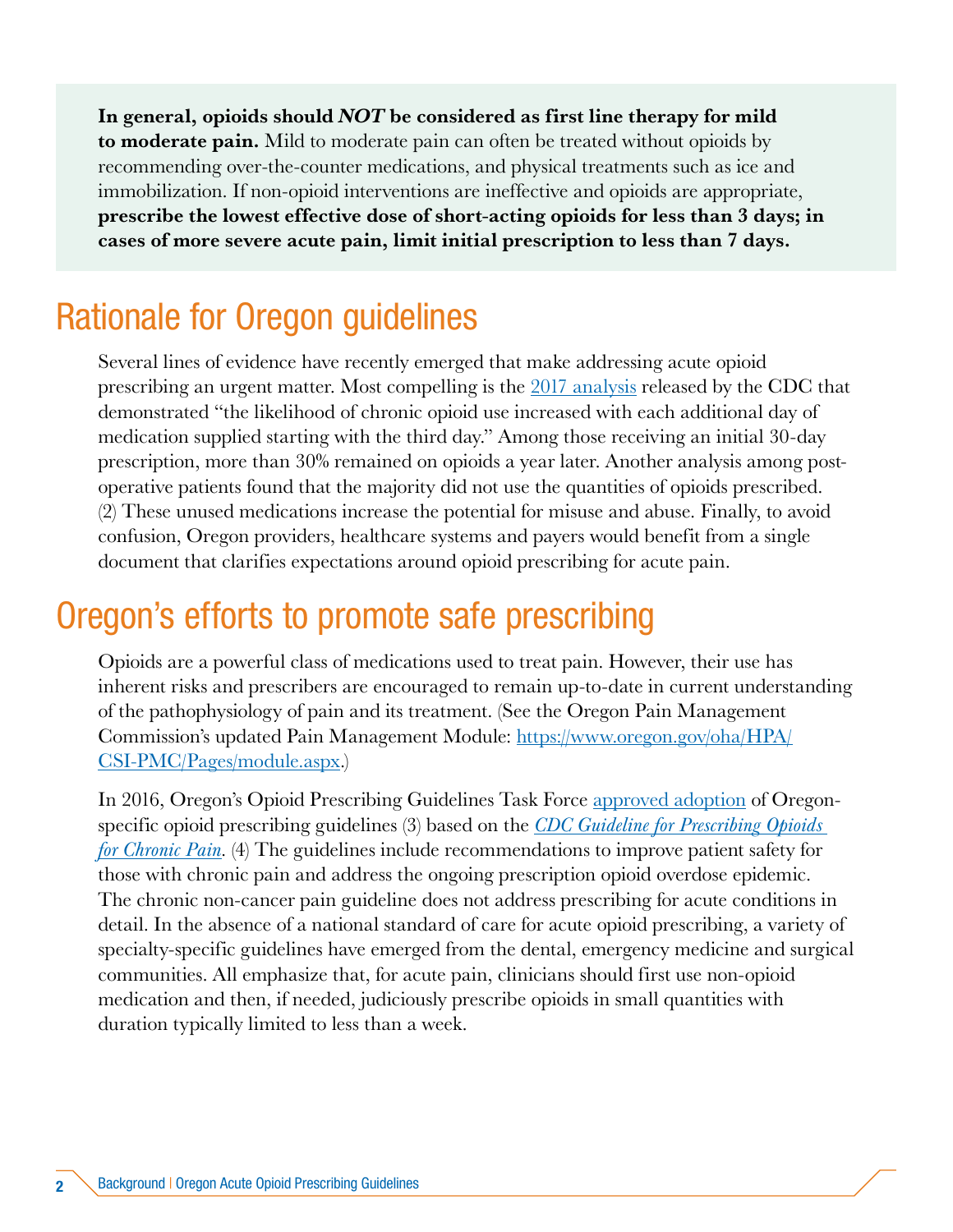## <span id="page-6-0"></span>Acute opioid guidelines

These Oregon opioid prescribing guidelines for acute pain provide general recommendations for assessment, documentation, cautions and prescribing limits for patients not currently or recently treated with opioids (i.e., opioid-naïve) across several practice settings. More detailed guidelines for specific conditions and procedures by practice setting (e.g., dental, emergency department, post-operative) are being developed as companion recommendations to these guidelines. These companion guidelines will include recommendations for maximum opioid prescription amounts by severity and anticipated duration of acute pain.

Children, the elderly and those with existing medical conditions require additional considerations (e.g., weight, metabolism, organ dysfunction) when prescribing opioids. While these acute pain guidelines cannot address every age group and medical condition, most of the principles are relevant for all patients. For example, these guidelines should be used when prescribing opioids to adolescents after dental procedures (e.g.., after third molar [wisdom tooth] extractions) or sports-related injuries in adolescents.

### Approach to acute pain

While pain is primarily a sensory response to physical tissue damage, there is a strong subjective component associated with the patient's experience of pain. When determining the most appropriate treatment for acute pain consider the type of pain (e.g., musculoskeletal, neuropathic), the severity and the expected duration. Depending on the acute condition, evidence-based non-opioid therapies may be the most effective. Always choose specific medications after reviewing precautions and contraindications and make schedule and dose adjustment as needed for each patient.

In general, opioids should not be considered first line therapy for mild to moderate pain in patients with limited past exposure to opioids (i.e., opioid naïve).

If other options are not appropriate or effective for acute pain, and the clinician deems that opioids will be effective, follow these recommendations before any new opioid prescription. Avoid prescribing opioids without a direct patient to prescribing clinician assessment (e.g., face-to-face or telemedicine).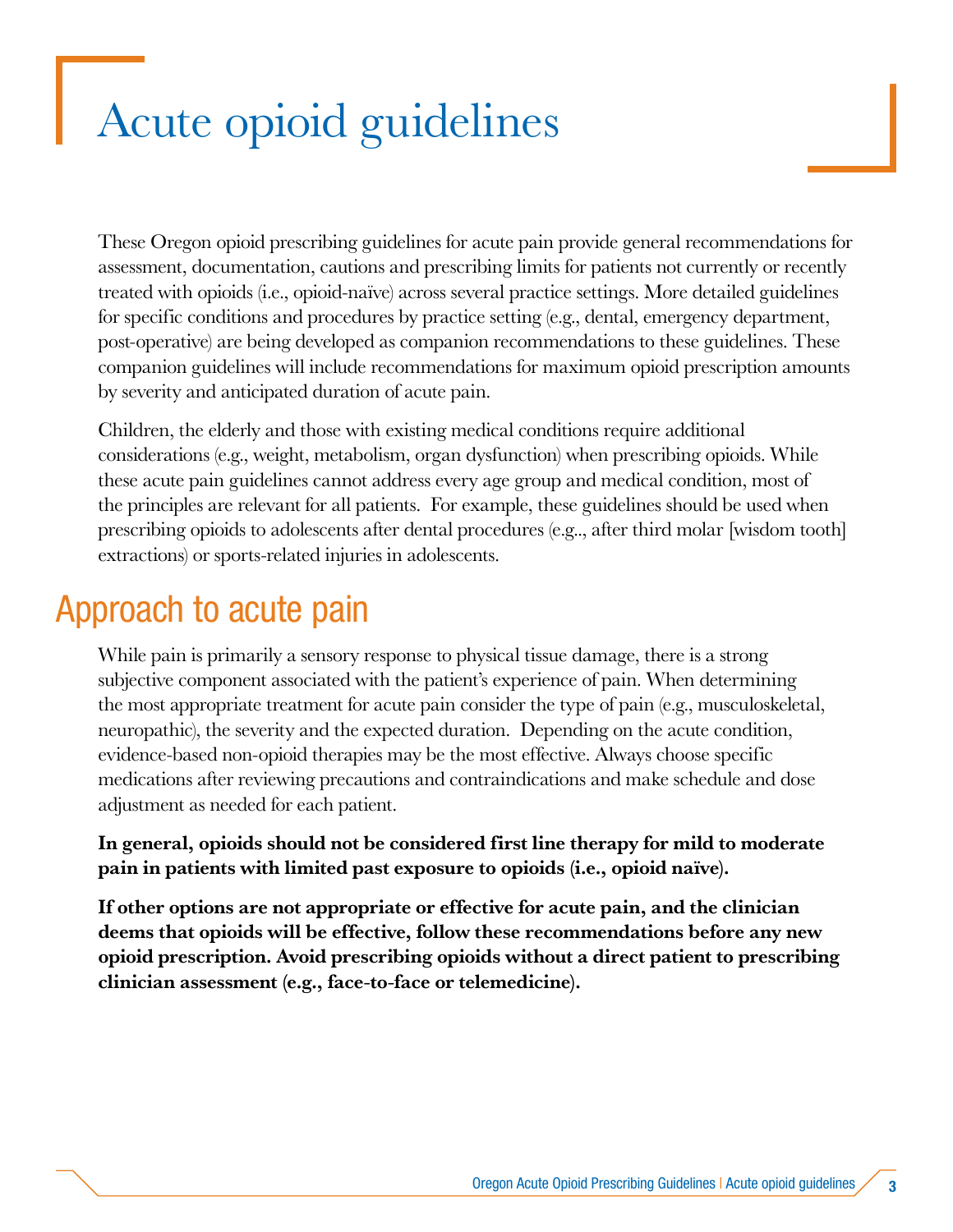## <span id="page-7-0"></span>Evaluate the patient

- Identify cause and type of the acute pain (e.g., medical condition, post-op, injury). Determine whether the pain is likely to be responsive to opioid or non-opioid therapies.
- Assess severity of pain.
- Determine likely period for recovery/duration of acute pain.
- Assess age and other medical considerations that might affect opioid dose.
- Review other medications patient may be taking for pain, such as acetaminophen and non-steroidal anti-inflammatory drugs (NSAIDs). Note that these may cause drug interactions or produce toxic effects if taken with combination drugs, such as Tylenol 3.
- Document the results of this patient evaluation and the justification for prescribing an opioid.

## Assess history of long-term opioid use and/or substance use disorder

- Assess patient for history of substance use disorder (SUD). Opioids should be prescribed with great caution in patients with SUD. Include specific documentation of the indication for prescribing opioids in these patients.
- Assess patient for a history of long-term opioid treatment. Review records from other providers and be aware that, for a patient who could be tapering off opioids, a new opioid prescription could jeopardize this progress.
- Coordinate with other providers who have prescribed a controlled substance (e.g., opioids, benzodiazepines) to the patient. If a patient on long-term opioids or benzodiazepines presents for an acute condition causing pain, communicate with the primary clinician overseeing the long-term opioid/benzodiazepines use.
- Assess patient's use of alcohol or sedative medications. Be aware that these may exacerbate the sedative effects of opioids and prescribe opioids with caution in these patients.

## Check the Prescription Drug Monitoring Program

- Check the Prescription Drug Monitoring Program (PDMP) to understand the patient's prescription history before prescribing opioids.
- Take note of chronic opioid use and any concurrent prescription for a benzodiazepine or other sedative hypnotics.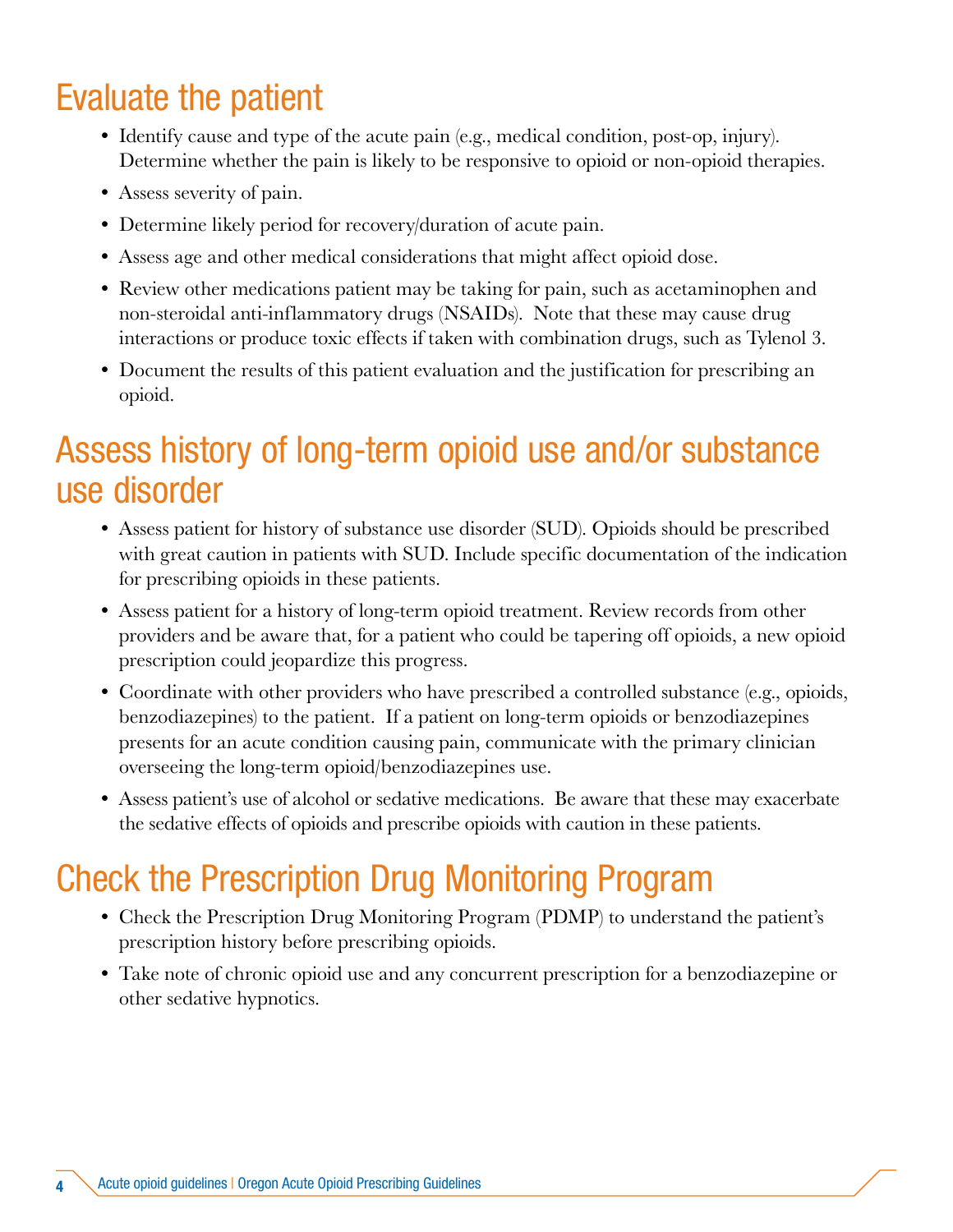## <span id="page-8-0"></span>Provide patient education

- Counsel patient about pain and expected duration before procedures or after injuries.
- Review with patient the risks and side effects of opioids.
- Provide an opioid safety handout and review with patient before prescribing.
- Counsel patient to avoid alcohol and other sedative medications when taking opioids.
- Counsel patient that using opioid combination medications (e.g., Tylenol #2-4, Vicodin, Percocet) with over-the-counter medications (e.g., Tylenol) may lead to toxicity.
- Provide information on safe storage and disposal of unused opioid medications.

## Amount and type\*

- Use opioids with caution and only if necessary.
- Do not prescribe opioids without a direct patient to prescribing clinician assessment, or document reason for the exception.
- Prescribe the lowest effective dose of short-acting opioids usually for a duration of less than 3 days; in cases of more severe acute pain limit initial prescription to less than 7 days.
- Do not recommend a more than two-fold range of amount or timing of opioids. Never recommend dual ranges (e.g., 1–2 pills every 6 hours as needed for pain is appropriate, but 1–4 pills every 4–6 hours is not).
- If prescribing an opioid combination medication (e.g., Tylenol #3), assess patient's use of over-the-counter medications (e.g., Tylenol) to identify and explain potential acetaminophen or NSAID toxicity.
- Do not prescribe opioids and benzodiazepines simultaneously unless there is a compelling justification.
- When pre-packaged opioids are dispensed in emergency departments, ensure that a system is in place to share information via the Prescription Drug Monitoring Program (PDMP).

\* Note: These guidelines use # days' supply as a simple method to indicate amount; however, it is a given that different medications have differing strengths. A table with recommended strengths of various medications is on page 7.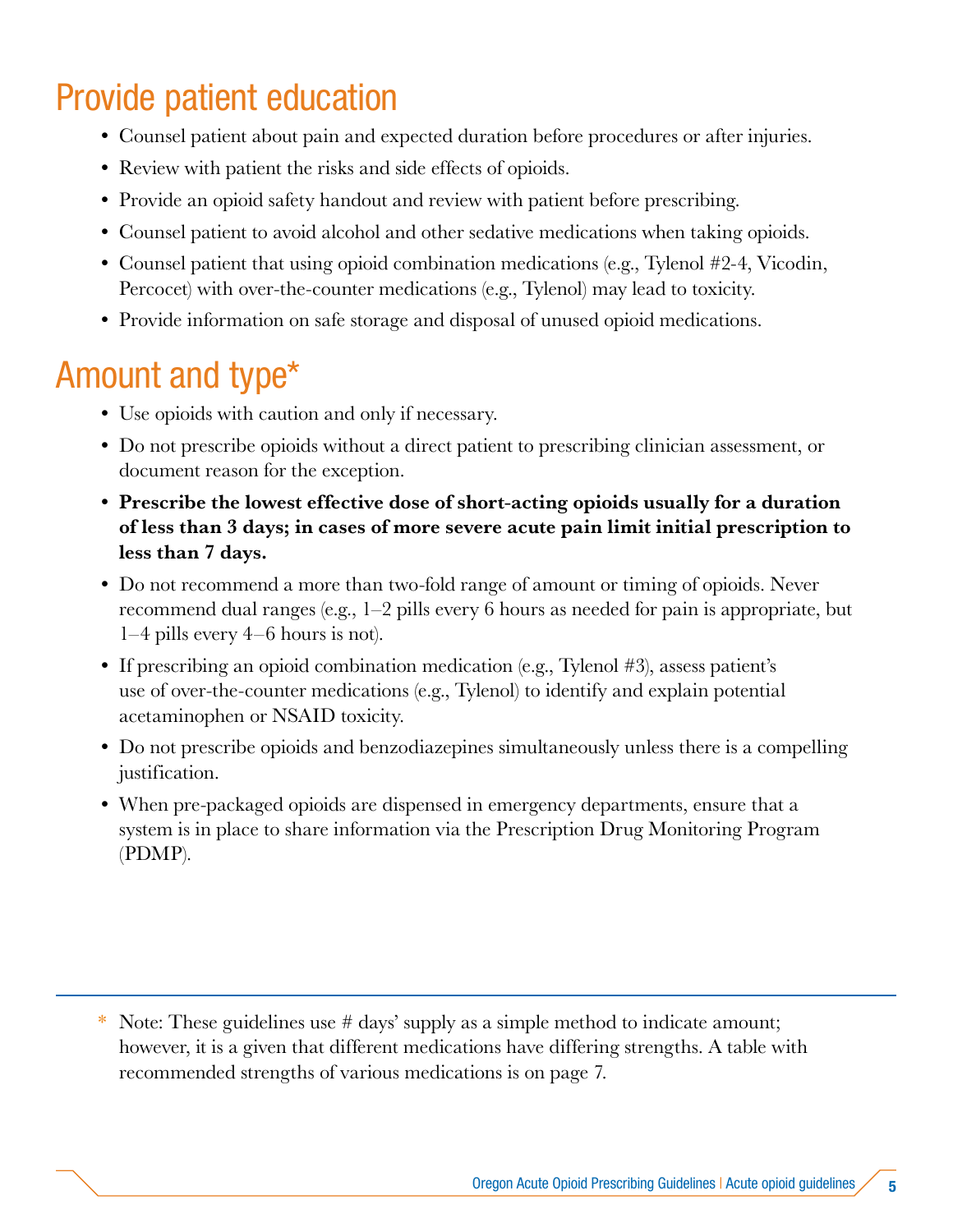## <span id="page-9-0"></span>Patient follow-up

- Recommend appropriate follow-up for all patients, depending on condition for which patient has been seen (e.g., dental, post-op).
- Before providing a refill, re-assess the patient's pain, level of function, healing process and response to treatment. Explore other non-opioid treatment options. Do not prescribe a refill of opioids without a direct patient to prescribing clinician assessment (e.g., face-toface, telemedicine).
- After visits to urgent care and/or the emergency department, ensure follow-up with an appropriate primary care medical or dental provider rather than providing additional opioid refills from the ED. Prescriptions opioids from the ED for severe acute injuries (e.g., fractured bones) should be in an amount that will last until the patient is reasonably able to receive follow-up care for the injury.

## Health care systems/clinic responsibilities

- Endorse the Oregon guidelines for opioid prescribing, including the guidelines for chronic and acute pain.
- Adopt these guidelines as the standard of care for various practice settings.
- Implement the guidelines in the health care systems/clinic settings by ensuring they are included in work flow processes.
- For computerized provider order entry in an electronic health record (EHR), consider eliminating default amounts of opioids and make each opioid prescription an individualized, patient-centered decision. As an option, have clinic, hospital or health system pharmacy order systems update the default to reflect recommended minimum dose outlined in this document (e.g., <8 pills).
- Monitor the results of guidelines implementation, reviewing overall opioid prescribing by health system and practice setting and for individual clinicians.
- Perform quality review of guideline implementation; identify best-practices for clinical settings and implement across the health system.
- Consider providing individual clinicians with a report card on their opioid prescribing practices, comparison with other clinicians in similar practice settings and trends in prescribing over time.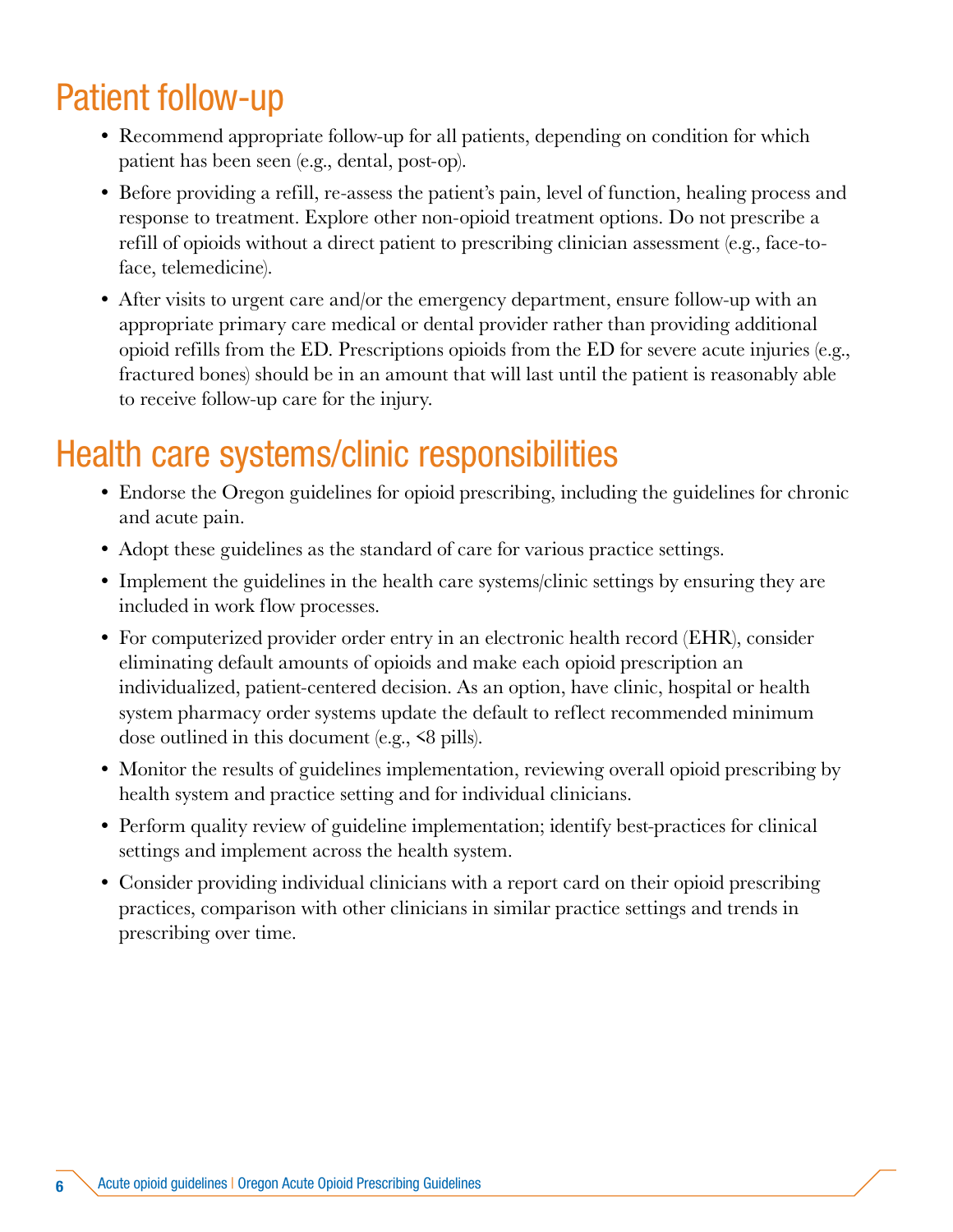### <span id="page-10-0"></span>WARNING:

USE OPIOIDS WITH CAUTION AND ONLY IF NECESSARY.

IF APPROPRIATE: OPIOID MEDICATION STRENGTH FOR ACUTE PAIN IN ADOLESCENTS AND ADULTS. IN MOST CASES, <3 DAYS' SUPPLY (<8 PILLS) WILL BE SUFFICIENT; FOR MORE SEVERE PAIN, <7 DAYS MAY BE NEEDED.

| <b>Codeine</b>   | Oxycodone<br>$(e.g., Tylenol 3)$ $(e.g., Percocet)$ $e.g., Vicodin)$ | Hydrocodone     | Hydromorphone Morphine<br>(e.g., Dilaudid) | sulfate         | <b>Tramadol</b><br>(e.g., Ultram) |
|------------------|----------------------------------------------------------------------|-----------------|--------------------------------------------|-----------------|-----------------------------------|
| 30 <sub>mg</sub> | 5 <sub>mg</sub>                                                      | 5 <sub>mg</sub> | $2 \, \text{mg}$                           | $15 \text{ mg}$ | 50 mg                             |
|                  |                                                                      |                 |                                            |                 |                                   |

## Endnotes

- 1. Shah A, Hayes CJ, Martin BC. Characteristics of initial prescription episodes and likelihood of long-term opioid use – United States, 2006–2015. MMWR 2017; 66: 265–9 [cited 2018 Oct 8]. Available from: [https://www.cdc.gov/mmwr/volumes/66/wr/mm6610a1.](https://www.cdc.gov/mmwr/volumes/66/wr/mm6610a1.htm) [htm.](https://www.cdc.gov/mmwr/volumes/66/wr/mm6610a1.htm)
- 2. Hill MV, McMahon ML, Stucke RS, Barth RJ Jr. Wide variation and excessive dosage of opioid prescriptions for common general surgical procedures. Ann Surg. 2017;265(4):709–714.
- 3. Oregon Health Authority. Oregon Chronic Opioid Prescribing Guidelines: Recommendations for the safe use of opioid medications for patients with chronic pain [cited 2018 Oct 8]. Available from: [https://www.oregon.gov/oha/PH/](https://www.oregon.gov/oha/PH/PREVENTIONWELLNESS/SUBSTANCEUSE/OPIOIDS/Documents/taskforce/oregon-opioid-prescribing-guidelines.pdf) [PREVENTIONWELLNESS/SUBSTANCEUSE/OPIOIDS/Documents/taskforce/](https://www.oregon.gov/oha/PH/PREVENTIONWELLNESS/SUBSTANCEUSE/OPIOIDS/Documents/taskforce/oregon-opioid-prescribing-guidelines.pdf) [oregon-opioid-prescribing-guidelines.pdf.](https://www.oregon.gov/oha/PH/PREVENTIONWELLNESS/SUBSTANCEUSE/OPIOIDS/Documents/taskforce/oregon-opioid-prescribing-guidelines.pdf)
- 4. Dowell D, Haegerich TM, Chou R. CDC guideline for prescribing opioids for chronic pain — United States, 2016. MMWR Recomm Rep 2016; 65 (No. RR-1): 1–49 [cited 2018 Oct 8]. Available from: [https://www.cdc.gov/mmwr/volumes/65/rr/pdfs/rr6501e1.pdf.](https://www.cdc.gov/mmwr/volumes/65/rr/pdfs/rr6501e1.pdf)